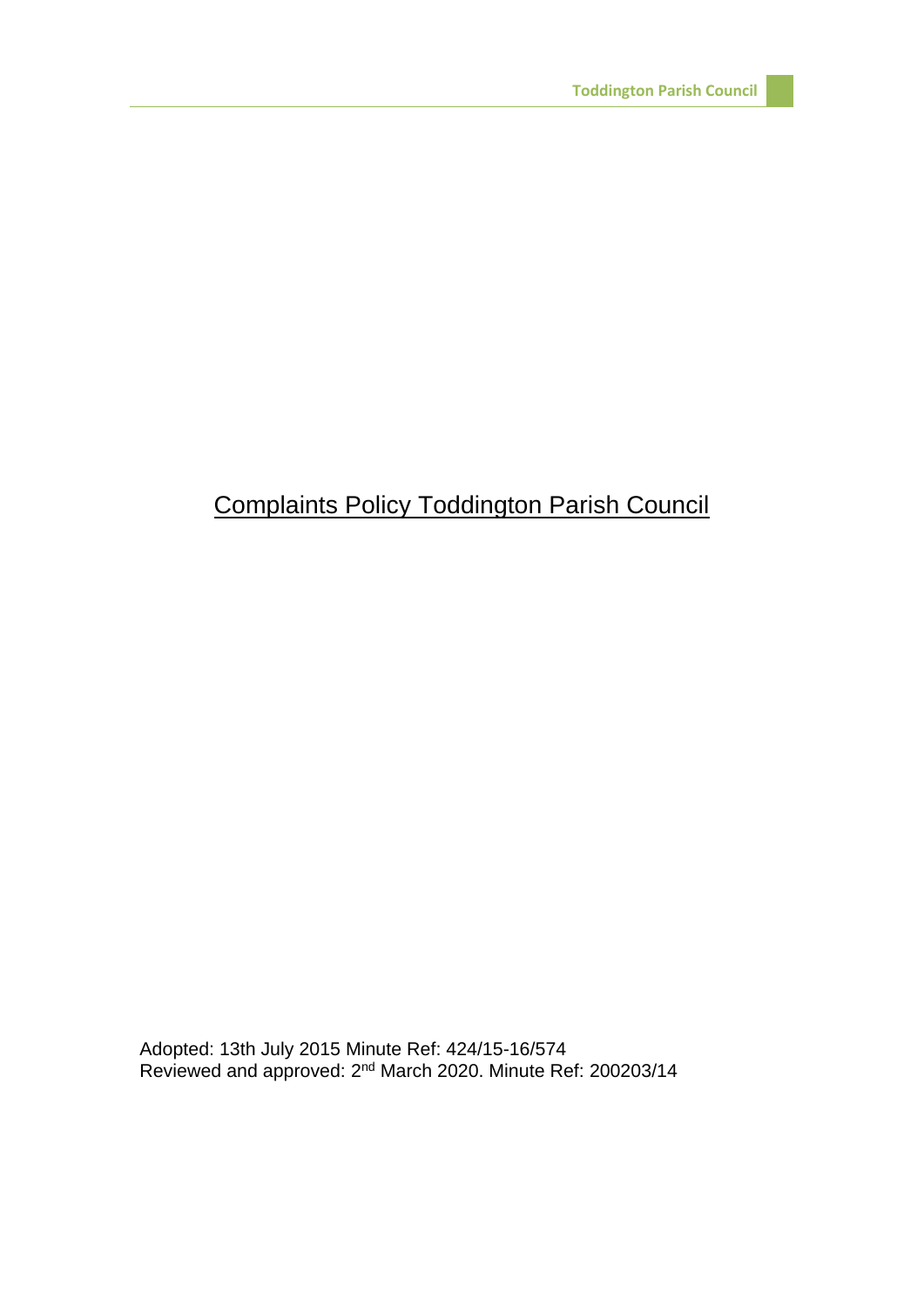- 1. This Policy sets out procedures for dealing with any complaints that anyone may have about the Parish Council's **administration and procedures**. Councillors are covered by the Code of Conduct adopted by the Council on 10th September 2012 and complainants should be advised to contact the Monitoring Officer at Tewkesbury Borough Council for further information relating to complaints against individual members. Complaints against **policy decisions** made by the Council shall be referred back to Council, but note standing order 7 of the Council's Standing Orders which says that issues shall not be re-opened for six months.
- 2. If a complaint relates to procedures or administration as practised by the Council's employees the complainant should be asked to put the complaint in writing to the Clerk to the Council and be assured that it will be dealt with promptly after receipt.
- 3. If the complainant prefers not to put the complaint to the Clerk to the Council he or she should be advised to put it to the Chairman of the Council.
- 4. (a) On receipt of the written complaint the Chairman of the Council or the Clerk to the Council (except where the complaint is about his or her own actions), shall try to settle the complaint directly with the complainant. This shall not be done without first notifying the person complained against and giving him or her an opportunity to comment. Efforts should be made to attempt to settle the complaint at this stage.

(b) Where the Clerk to the Council or the Chairman of the Council receives a written complaint about the Clerk to the Council's own actions, he or she shall refer the complaint to the Chairman of the Council. The Clerk to the Council shall be notified and given an opportunity to comment.

- 5. The Clerk to the Council or Chairman of the Council shall report to the next meeting of the Council any written complaint disposed of by direct action with the complainant.
- 6. The Clerk to the Council or Chairman of the Council shall bring any written complaint that has not been settled to the next meeting of the Council. The Clerk to the Council shall notify the complainant of the date on which the complaint will be considered and the complainant shall be offered an opportunity to explain the complaint orally. (Unless such a matter may be related to Grievance, Disciplinary or Standard Board proceedings that are taking, or likely to take place when such a hearing may prejudice those hearings when the complaint will have to be heard under Exempt Business to exclude any member of the public or the press, or deferred on appropriate advice received).
- 7. Seven clear working days prior to the meeting, the complainant shall provide the council with copies of any documentation or other evidence,